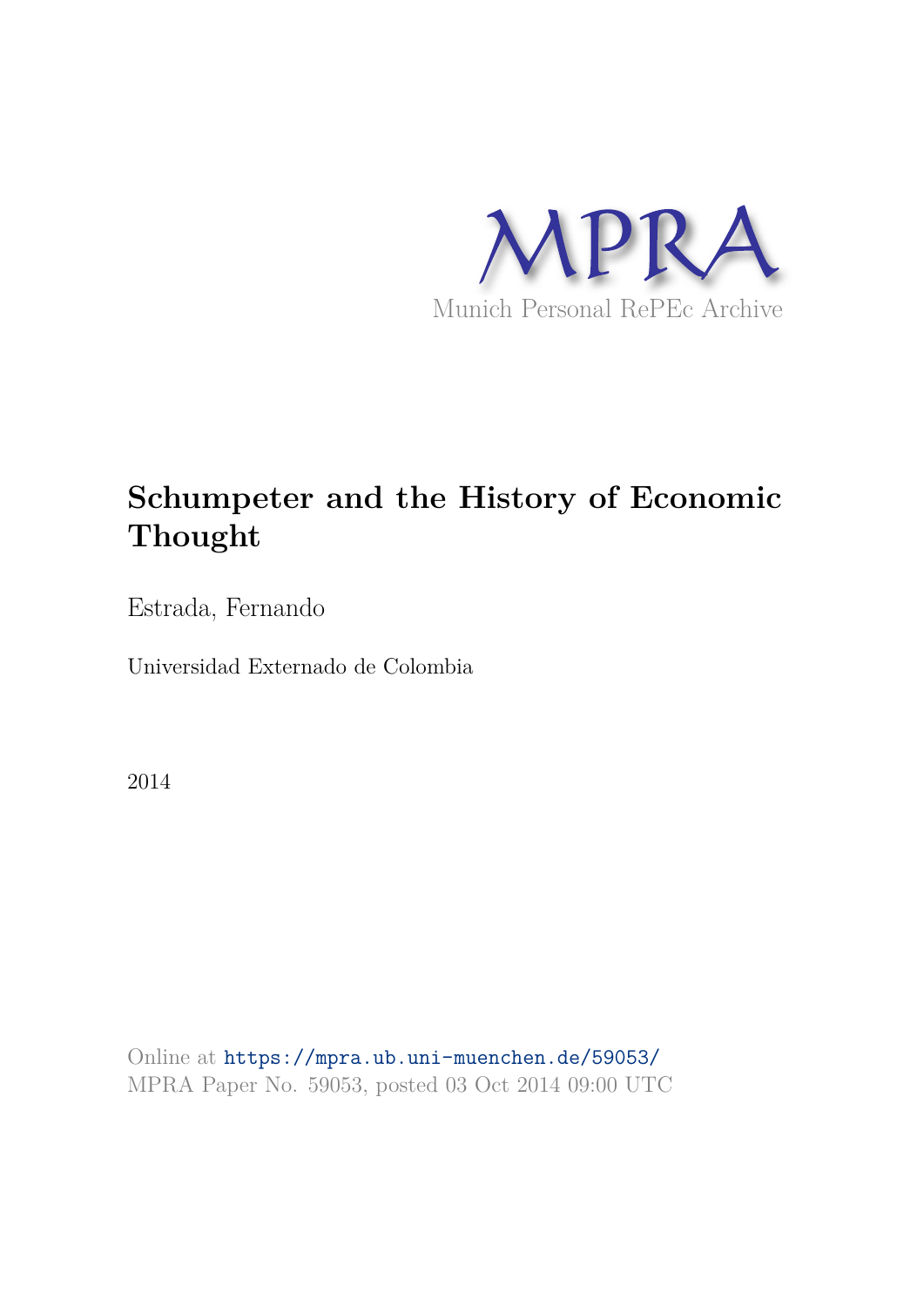# **Schumpeter and the History of Economic Thought**

Fernando Estrada

2014

#### **Abstract**

Schumpeter's *The History of Economic Analysis*, is a *tour de force* of scholarship. The display of erudition is truly unbelievable. How may one man and then digested have acquired much knowledge? Not only does the History offer two thousand years of economics, from Aristotle to Paul Samuelson, But also, it expertly almost ranges over all the other social sciences, history and *belles letters* as well. For more that 1,100 pages on the prose flows in a way That one has come to expect from Schumpeter the fluent style, the vivid analogy, the striking metaphor, the arresting aside. Our goal is to present the main thoughts of Schumpeter on the complex relationships between Economic History and Epistemology of Science. This design has three aspects that interest us: (a) its amplitude to conceive the economy as part of the overall development of scientific knowledge; (B) its relevance and the Applied examples used by the author; (C) its methodological facing tremendous problems facing the economy with the other sciences.

*Keywords:* Schumpeter, Economics History, Epistemology, Econometric, Industrial. *JEL Classification:* B1, B13, B15, B2, B25, B31.

#### **Introduction**

 $\overline{a}$ 

Following the same line of argumentation J.A. Schumpeter [1925,1946,1954], we propose a problem with two apparently antagonistic responses. First, you need to define the relationships established with other economic fields of knowledge that have influenced or have "family resemblance"<sup>1</sup>. Moreover, it convenient to explain some principles and concepts that dominate the debates in the history of economic analysis [Rammohan, 2005, Kisch, 1979, Swedberg 1995). The problem we propose to estimate suggests reasons why the history of economic thought prominently in current economics programs (Shionoya & Perlman, 1992; McCraw,

<sup>&</sup>lt;sup>1</sup> See: Ludwig Wittgenstein, 1953.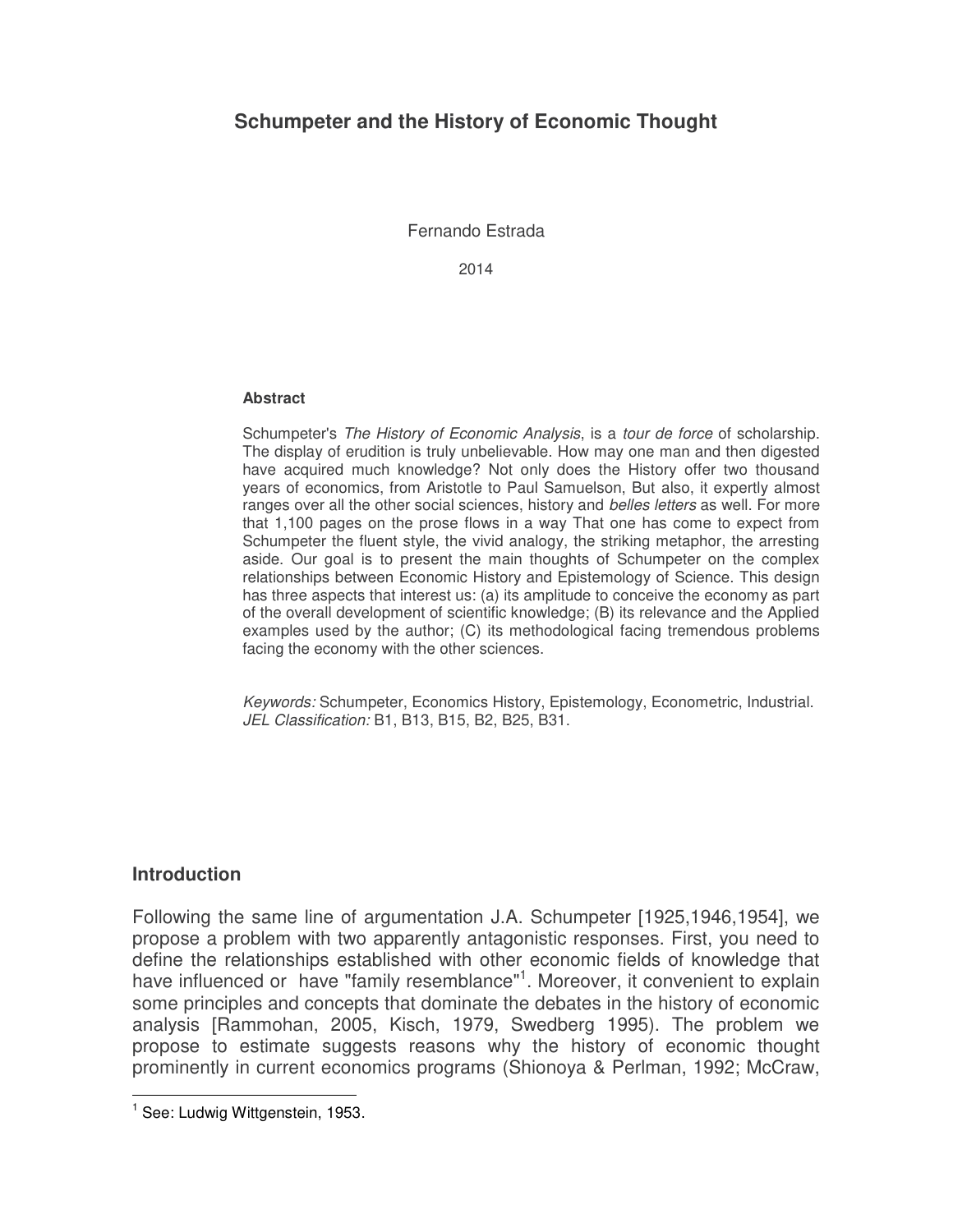2007).

Schumpeter introduced the topic with general common sense annotations. That distinguishes economics as a discipline of common speech or writing in other fields, is the recursive use of some techniques can be classified into three basic areas: history, statistics and theory. These different fields of the discipline, we will call " economics science"<sup>2</sup>.

#### **History of Economic Thought**

Schumpeter regarded the history of economic thought as "the almost important field of study economics" ... "leads to current events and includes them."

And expressed his preference in personal tone:

I am pleased to state right here that if we had to start over from scratch, my efforts in the field of economics and tell me that I would only be possible to study one of its three main branches: history, statistics and theory, choosing between them , choose the History of Economic Thought $3$ .

We found the choice of Schumpeter justified for three reasons: First, because the problems of the economy may be seen as part of a single deployed along the historical time process. No one can be trusted to understand economic phenomena of any time-primarily the present not properly mastered historical facts or does not have a enough sense of history, or what may be called: historical experience<sup>4</sup>. Second, the historical observation cannot be solely economic, but must also reflect inevitable institutional facts that contain nothing of economics: the story thus provides a better perspective for understanding how economic events are not related -economic, and how the social sciences should be related to each other<sup>5</sup>. The third reason is that most of the errors in the economic analysis are due to the lack of historical experience more often than any other limitation of the economist's toolkit. In this discussion, however, be understood history, including fields that have acquired other names as a result of specialization, ie, prehistory, ethnology

 $\overline{a}$ <sup>2</sup> Schumpeter, 1954 Although contemporary developments related complementary fields such as economic sociology and the natural sciences complementary areas, see: Hodgson, G. *How economics forgot history: the problem of historical specificity in social science*. London: Routledge, 2001.

 $3$  Schumpeter, 1954, p.54.

 $4$  This is not to declare the failure of statistical theory and experience of economic knowledge, but place them in the right spot next to the history of economic thought.<br>
<sup>5</sup> As proposed by Thomas S. Kubn, thoories do not provide a natural

As proposed by Thomas S. Kuhn, theories do not provide a natural interdependence, the puzzle of normal science is part of the daily work of the scientific community, and nothing beats the story to establish the nexus between the facts considered by the theories.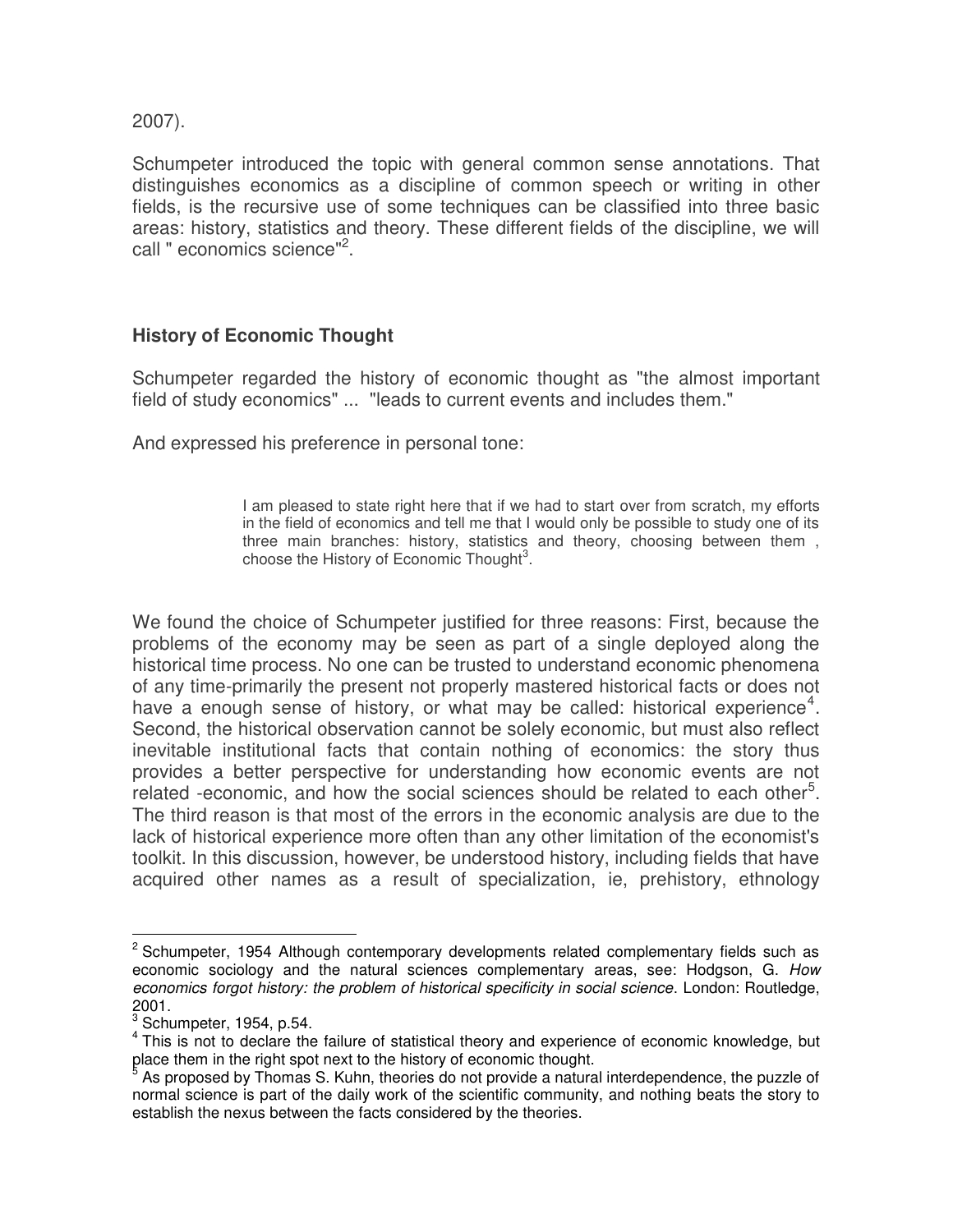(anthropology)<sup>6</sup>.

We should note two questionable consequences of the above:

1. Since history is an important, although not the only source material economist and as thus economist himself is a product of its time, and all the previous time, economic analysis and its results will be affected by the relative position of the observer, to the point that the only open question is the extent to which they can relativize this position. We do not have a conclusive answer to this question by philosophical means; and a solution to these problems is still open.

2. Our discussion of economic thought for each period will be preceded by blanks style of thought<sup>7</sup>, and particular the policy of each era. We have to record that, as the history of economic thought is part of the economy, the techniques of economic analysis conducted by the historian are as passengers on a bus will call economic analysis. The second-hand knowledge is always unsatisfactory, for that matter non-economists, economic historians who merely read the financial information written by others will have to understand how this information has been obtained, or may not understand what they read.

## **History of Economic Thought and Statistics**

It seems reasonable that the statistics, that is, the number or series of numbers relevant to statistics-economic studies. This has been recognized in practice since at least the sixteenth and seventeenth centuries, a period in which much of the work was to gather political figures and interpret statistics. This pointed to a respectable English, French and Italian tradition. In economics statistics are needed not only to explain things, but also to rigorously adjust the precision required to explain. However, we must add some similar observations which were previously made on history. It is impossible to understand curves, figures or statistics, if trends do not know where the information or understand that information once the specialists formulated without understanding the methods by which specialists achieve these results, or better without understanding the epistemological foundations that give sustenance to the figures. So the domain of statistics related to the economy is a necessary, but not sufficient to prevent the economist argues nonsense, although the arguments may have value in another context; our dependence on related scientific disciplines is therefore important in the formation of the economist. For analytical resources as correlations or variances, the economist must be able to recognize issues related to other fields of knowledge.

These relationships between history of economic thought and statistics have

 6 Anthropology is understood in the sense given by Claude Levi Strauss (1969).

<sup>7</sup> See: Ludwig Fleck*, The Genesis and Development of a Scientific Fact,* (edited by T.J. Trenn and R.K. Merton, foreword by Thomas Kuhn) Chicago: University of Chicago Press, 1979.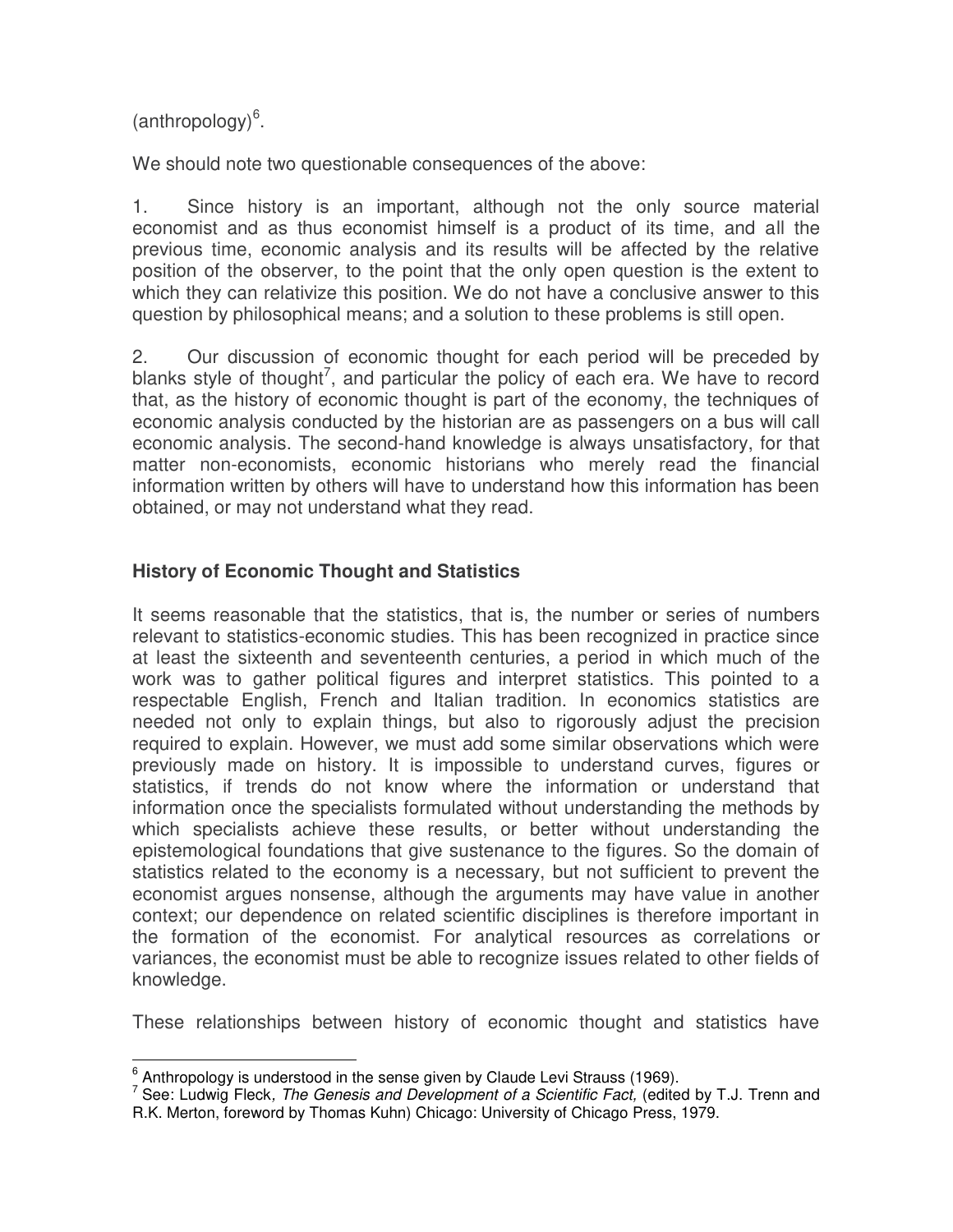exceeded the field of econometrics; pose as diverse as behavioral economics fields, game theory and the theory of business cycles. Statistical methods are part of the tools of economic analysis, although originally were not particularly structured in order to solve problems related to discipline. The Ars Coniectandi Jacques Bernoulli and Laplace's Theorie Analytique have their place in the history of various sciences, but also in economy<sup>8</sup>.

## **History of Economic Thought and "Theory"**

The third key area is the theory. This term relates to a broad field of knowledge, but economics has two specific meanings. The first-and less important, has to do with what is understood as explanatory hypotheses or theories. Of course, these assumptions are essential elements of historiography and statistics. For example, neither of the empirical-in economics and other sciences historians can prevent the formulation of explanatory hypotheses or theories, if you are talking about the origin of cities. The statistic has to formulate a hypothesis or theory, about the joint distribution of the stochastic variables involved in the problem. But it is a mistake to look too widespread that one of the fundamental tasks of theory is to formulate explanatory hypotheses; especially if we believe that the explanatory hypothesis can be insulated in a vacuum or in air. Judged Kant's theory without experience (empirical data) was pure imagination and experience without theory is blind.

Economic theory does business differently. Just as in theoretical physics, the economy cannot move forward without resorting to models to reproduce certain aspects of reality and takes as given certain assumptions to reach conclusions according to shared procedures. In this case it common ground if we refer to conjectures, postulates, axioms or theorems, that which allows us to assume certain principles. A statement may appear in economy -depending on the problem in question- as principle, axiom or theorem. However, although the hypotheses of this kind are suggested by the facts, strictly speaking, are creations of scientific rationality to explain certain phenomena. Differ from the assumptions of the first class that do not contain the final results pose interesting research themselves; in economy these hypotheses are mere instruments or tools built with aim of achieving interesting results. Moreover, the construction of such assumptions do not work conforms theoretical economist, just as the development of statistical hypothesis does not exhaust the theoretical work in statistics. No less important is to hire other records where you can have the results of the hypotheses, and conceptual grounds (eg "marginal rate of production," "marginal productivity", "value", "multiplier" or "accelerator") relations concepts and methods to manipulate these relationships, none of which is hypothetical. The sum total of those records, without forgetting the recursive assumptions, actual is the task of the economist.

endaan<br>
<sup>8</sup> See for example, Daniel Kahneman / Tversky (1979) for development of Bernoulli's theorem; Nassim N. Taleb or (2007-2010).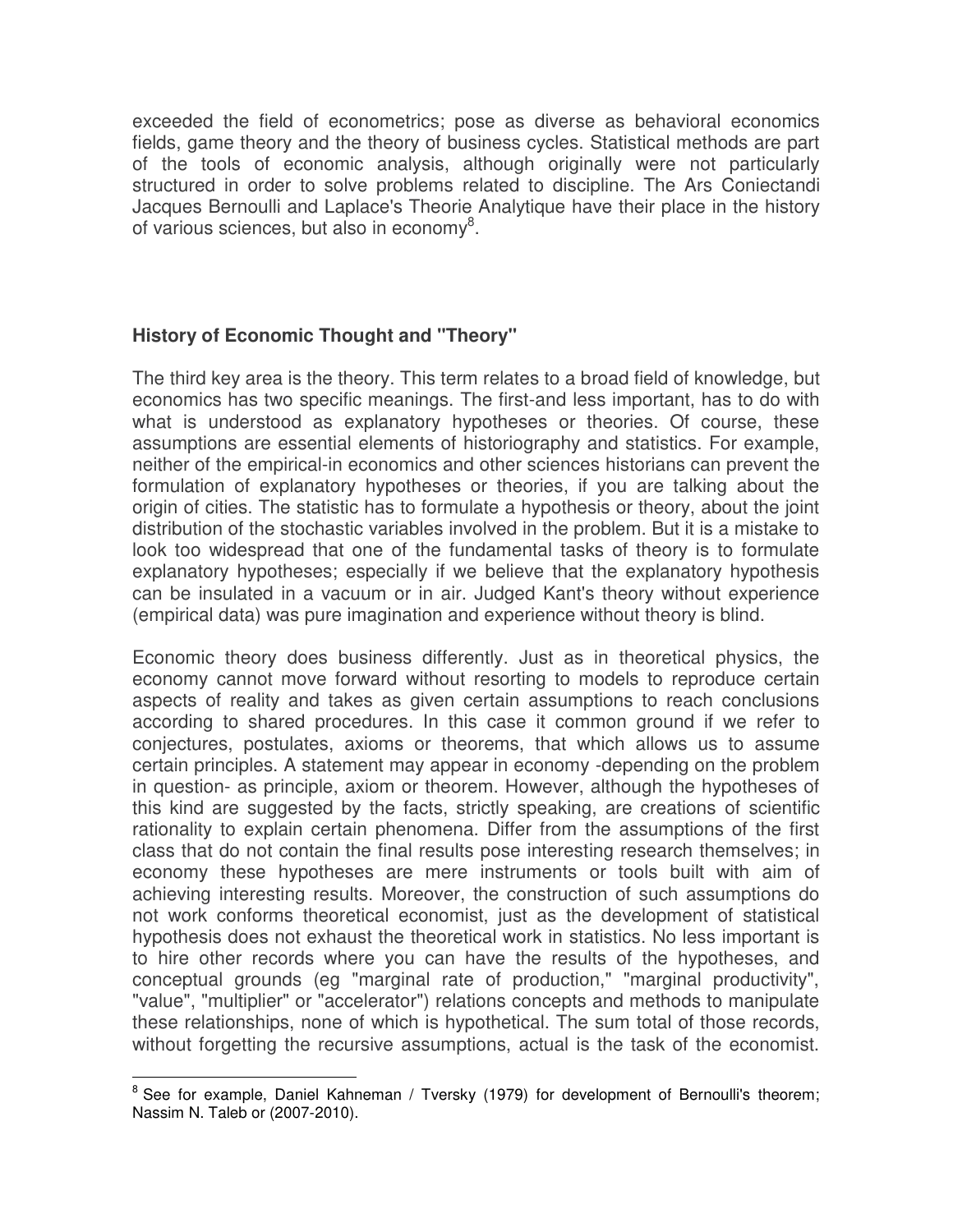According successful and unsurpassable expression of Mrs. Joan Robinson, economic theory is a toolbox<sup>9</sup>.

This conception of theories also applies to many similar fields of scientific knowledge<sup>10</sup>. Experience has shown that a certain class of phenomena-economic, biological, mechanical, electronic or what are actually individual cases, each of which is presented as offers its particular aspects. But experience teaches us that the sum of many cases may have certain properties or some commonality and economy is achieved enormous mental effort if cases are treated together according to shared properties.

Such similarities may well offer the same problems in economics. For example, for certain purposes individually analyze the formation of prices in a particular market, each case of formation of income, every business cycle in particular, each international transaction, etc. When that happens, we discover that we are using in a case concepts that are being used for the study of all others. Then we discovered that all cases, or at least a representative set of them, which have similar features, along with its implications may be in all cases through general schemes on price formation. Of income, about cycles, international transactions, etc. And finally, we also learn that these schemes are not independent, but are related to each other, so it makes sense to move up the "ladder of abstraction" from which to build a compound instrument, a research program<sup>11</sup>.

## **Epistemology of Economics**

We largely economic relations with the epistemology of science to Leon Walras<sup>12</sup>. And although it is not our aim to present in detail these relationships, the following may help us understand the bridges from the workings of Walras economy has the fundamental problems of epistemology of science.

This requires clarification needed on the so-called received view of theories, their nature and functions with the assumptions in economics. The argument of the previous paragraph came from a mode basically related sciences which have a general analytical framework applicable to all subjects. But with the economy this comparison has its limits, especially in regard to two important issues:

(A) the economy does not have anywhere near an experimental apparatus similar to physics. The experiments of the "experimental economics" offer similar conditions to those regularly applied physics laboratories; the economy, however

 $\overline{a}$ 9 Joan Robinson. *Economic Heresies: Some Old-fashioned Questions in Economic Theory.* London: Macmillan, 1971.

 $10$  Call this version of the theories as "standard model" of explanation. See Carlos Ulises Moulines, Exploraciones metacientíficas, Madrid, Alianza Universidad, 1984.

<sup>11</sup> See Imre Lakatos, . *The Methodology of Scientific Research Programmes*: Philosophical Papers Volume 1. Cambridge: Cambridge University Press, 1978.

<sup>12</sup> Jaffé, William, and Donald A. Walker (ed.) *Essays on Walras*. Cambridge University Press, 1983.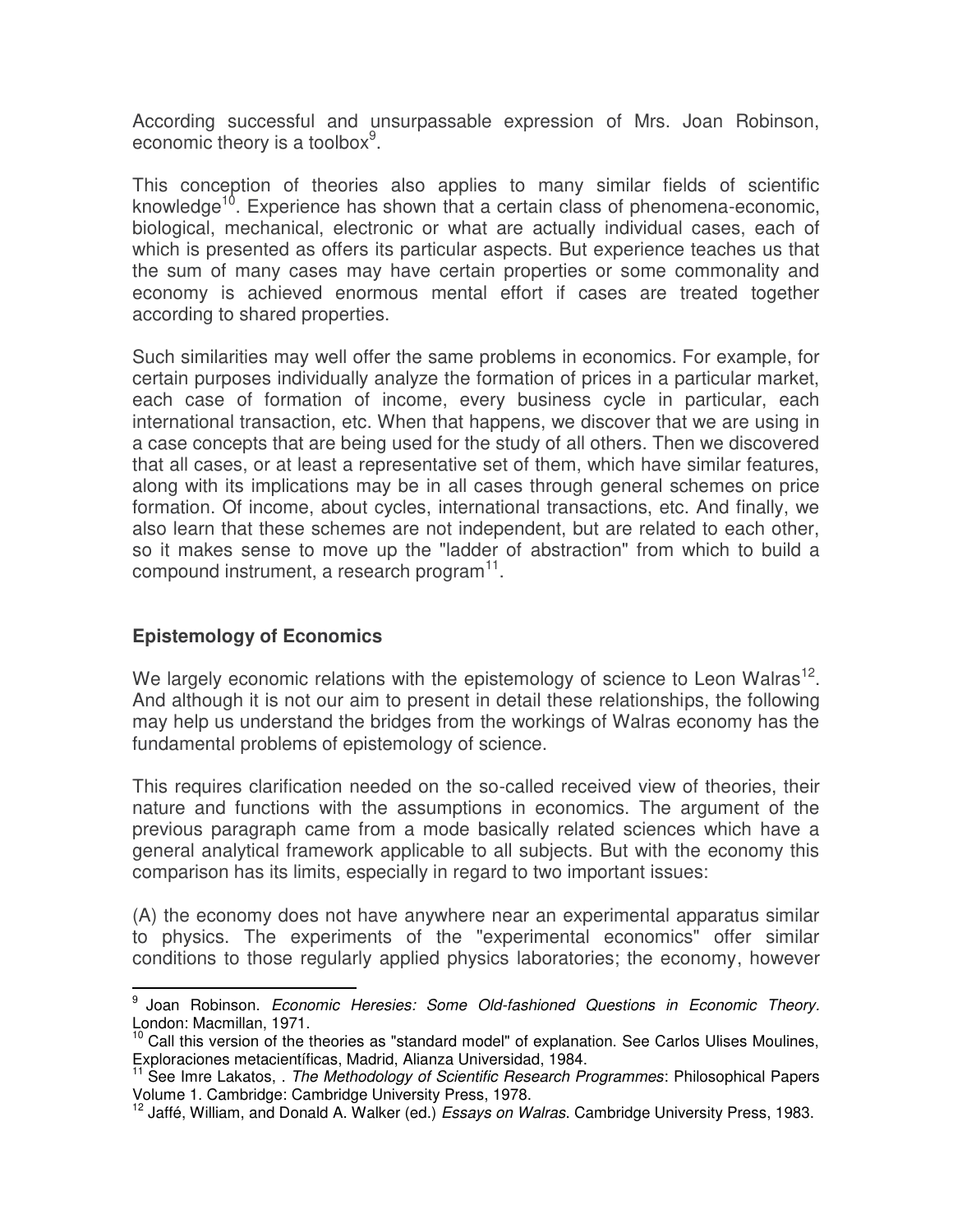has a non existent source of information in physics, namely the broad sense of human knowledge of economic actions. This source of information not without controversy either among economists. But its impossible to ignore its fundamental role in the contemporary economy. When we speak of motive or intent; better yet, when we refer to "incentives" in the economy, analysis procedures economists take into account aspects of individual or collective behavior. Phenomenon that part of the most revolutionary developments in the theory, as is the field of psychology of economic behavior. So the methods and designs of analysis in economic theory have had to learn a lot of contemporary developments in psychology.

This does not mean that economists psychologists, or vice versa is true. Nor to make the "law" of diminishing returns, suppose that economists are speculating in the classical mechanics of particles. There, however a less dense logic to interpret the meaning we give to our action formulation. If we say, for example, that under certain conditions, a company's profits are maximized with that amount of product [output] at which the marginal cost equals marginal revenue (the latter being equal to the price in the case of pure competition) , you can say that I am describing the characteristics of a logical situational conditions and an outcome that would have the same functions as a general law, regardless of whether a particular person do this action.

The latter means that economics can be established with regulatory characteristics postulates or assumptions that have a similar performance to that meet the regulatory ideals in science. Clearly the theorems formulated in this regard offer much more than formal, as it hypotheses that can be empirically tested. To give an example, if we want to know to what extent employment expectations affect employee spending on consumer goods or the extent to which wage changes affect the rate of unions between couples. You can play both types of hypotheses through debugging "purely observational" aspects, assuming as a starting point accumulated common sense observations. But I considered the problem globally, this procedure remains controversial. In both cases we can simply appeal to what we are or think we are able to deal with such conditions, and represent the implications of what we understand by diagrams constructed with a high level of rigor.

(B) The above argument may be excluded charges of "physicalism" regarding the economic explanation. Reviews extended by theorists such as Hayek, aimed to question an uncritical assimilation of the economic theory of the methods used in the natural sciences<sup>13</sup>. First, the generalization bias with the laws of science like physics, astronomy and mathematics. A history of economic thought should provide answers to these problems, either contrasting the methods used by theorists to explain empirical problems, or the same way of presenting the mathematical models in scientific articles.

 $\overline{a}$ <sup>13</sup> In several passages of his extensive work, Hayek makes this kind of criticism, see: *The Constitution of the Liberty*, Chicago, University Press, 1960.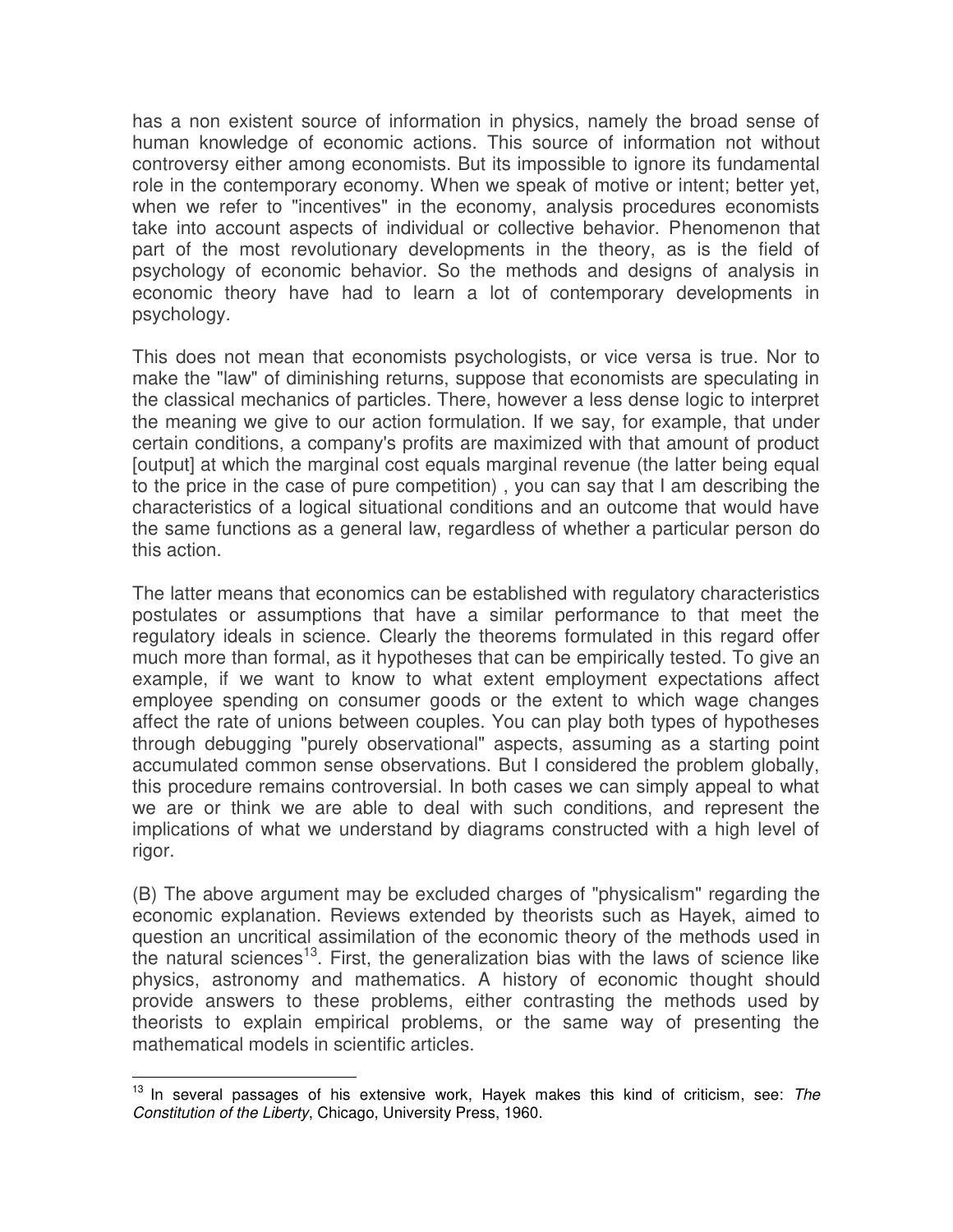Schumpeter is skeptical of such relationships: "You have to overlook naturally programmatic proclamations have been so numerous from the towering successes of the physical sciences in the seventeenth century, but that hardly means anything real"<sup>14</sup>. Similar arguments are in a scientific tradition that goes back to Aristotle, and extending to modernity in names like Dilthey, Scheller, Montesquieu, Weber; the scope of the current debate include Habermas, Taylor, Winch.

However, the matter of interest to the economy located in a different context to this general debate. The issues addressed by the economy relate to what kind of analytical resources "adopt", before judging whether or not the instruments are "scientific". At this point the economist must get rid of your blinkers, just as orthodox Marxists refuse in their terms dictionary as "price", "cost", "geography", "interest" or "use value of the land" when thought about the future of socialism. Such concepts are used in economics generally, regardless of the reasons alleged against capitalism by Marxists. The same thing happens with the fundamental concepts of mathematics, initially developed to solve problems of physics, without this meaning that mathematics textbooks used in higher education to respond to the demands of "physicalism". The same goes for used in physics as "oscillator" "balance", "static" or "dynamic", which are cited in economics with equations similar concepts. What is taken in economics to use, for example, the term "balance" is the word.

Two conditions that confuse uses vocabulary with methodological problems are added. For one, when physicists and mathematicians came up with these general concepts that we have been presented to us, but later they were not limited to baptize, but also developed their logic. It's just obvious to use that logic element until you enter physicalist bias. The other condition is that analogies in physics often allow a better understanding of the case studies in economics. Overall the education given in different sciences takes advantage of innovative terms from the vocabulary. And economics is no exception. This does not mean that the terms of a shared discipline, reduce all methodologies to one. It does not mean ignorance of the differences between the explanation in the natural sciences over the social sciences. The shared biology or physics, vocabulary is only part of a series of advances in the sciences that also extends to the process economy.

(C) If the economic theory was a simple discipline and took its conceptual basis of other sciences, we would like to explain the hostility that has raised since its inception, and especially in physiocrats and Adam Smith. An extension to respond to the differentiated nature of the economy can be made based on the history of economic thought.

• In all historical periods including the present, if judged from the requirements for each period (without transferring different conceptual trials) shows that the performance of economic theory has fallen short of reasonable expectations as a

 $\overline{a}$ <sup>14</sup> Schumpeter, p. 53.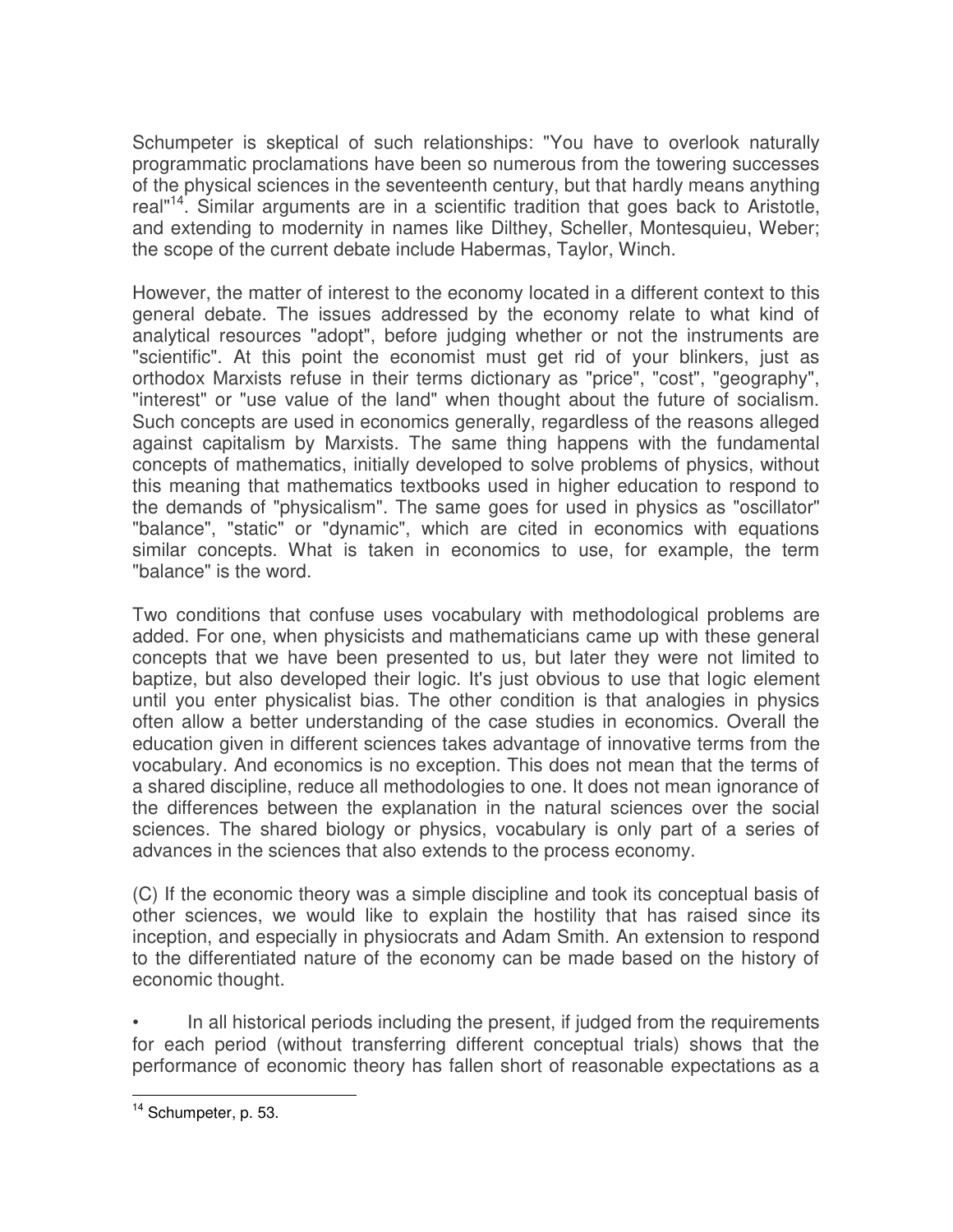science, and has been always cause for justified criticism.

That unsatisfactory theory has always been accompanied by unjustified claims, and particularly irresponsible application to the problems that were and remain outside the scope of the analytical apparatus of the economy.

• But although theoretically the economy has not been tailored to the natural sciences, has not been available to most of the stakeholders. And the effect these people often react with resentment at any attempt to analytical refinement. There are always disgruntled economists because discipline does not meet the demands of the masses of facts accumulated to interpret certain problems, ie, an explanation rarely meets all expectations. Something similar happens with the experiments in economics. The resentment at the exclusion of data that are important for some reasonable misgivings awake. It is very important that students learn to distinguish between justified criticism and prejudiced criticism. The latter is almost always practiced among those who are outside of the discipline, and the first among those who believe have a higher allocation to the general knowledge of the economy.

• Another form of hostility to economic theory comes from the relationships that provides economic knowledge of political issues, in particular the role played by professional economists and government consultants, companies, corporations or banks and the financial sector. During the nineteenth century the economy served the interests of political liberalism. So defeated economic liberalism as an ideology, many found justified claim the death of the economy as a theoretical discipline <sup>15</sup> . In the twentieth century, during the Conservative government of Margaret Thatcher and Ronald Reagan, the economy became confused with Republican policies and purposes of dismantling the Welfare State Model. In this same period the programs of neoliberal economics economists did see as spokespersons of the doctrines of the minimal state. In many periods of history, economists have yielded to the temptation given by governments and their programs. When it has not been the case that government programs were the work of economic advisers, as in the case of George Bush, Bush father and son. The role of consultants given to leading economists has ended undermining the credibility of economics as a separate science.

• The following point has been raised before, but it should be stressed again. It is the prejudice that economic theory is based on speculative assumptions. Especially the general economic theory and historical reach. So that is appropriate

 $\overline{\phantom{a}}$ <sup>15</sup> A notable example of this critical position was Carl Schmitt. See: A notable example of this critical position was Carl Schmitt. See: The Concept of the Political, 1932, (Translation, Alianza Universidad, Madrid, 2002.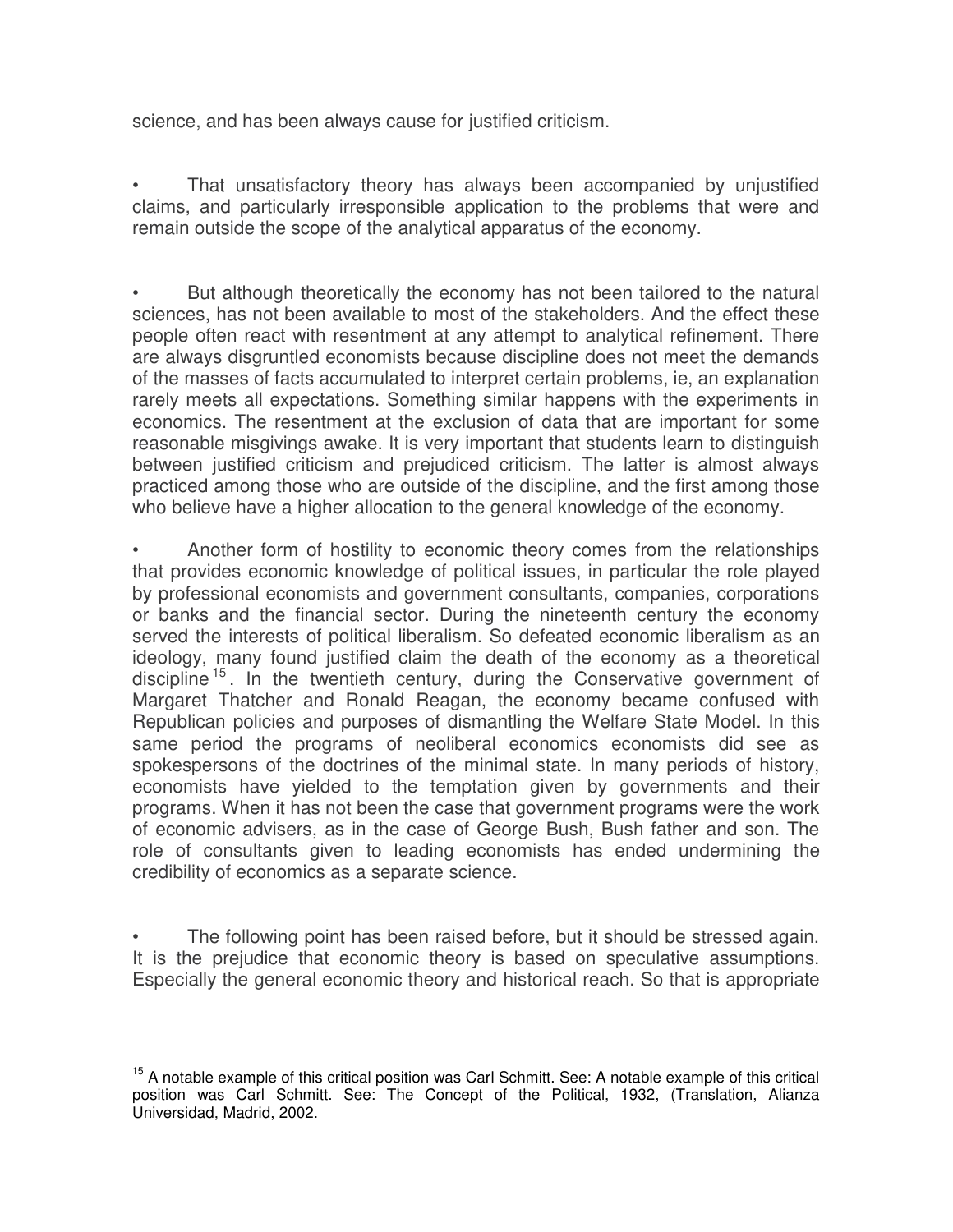to exclude the economy of the kingdom of science<sup>16</sup>. Modern science after Newton did much in favor of expanding this type of prejudice. Although Newton himself was a contradictory theory to the causal explanation of physical phenomena. Of course, neither Galileo before Newton, rejected the value of theories and hypotheses. What both considered outside the scientific explanation were deliberately unfounded hypothesis. Allergy experienced by these authors regarding the metaphysical -defensores causality hypothesis, lay in the extrapolation of his imagination, "beyond all empirical limits." He was not a struggle against metaphysics as a discipline, but against abuses by its defenders.

#### **History of Economic Thought and Sociology**

 $\overline{a}$ 

We have suggested before that the economist faces three training camps in their discipline, namely, history, statistics and theory. In no event recognized schools or schools give these areas in one package. And the three fields are uncomfortable between them. Although understanding of economic history has inevitably to save some correspondence with the theory. An argument of this type is the one that relates the development of the coffee economy since the mid-nineteenth century with oil discoveries in Colombia after the second half of the twentieth century. Schemes of economic theory, in turn, depend on the economic history and institutions in which they arise. As with the history of economic thought, we can explain the changes in the dynamics of land ownership, income and capital; means of production and prices, emergence of large estates and the agricultural economy.

Since then, economic history is not alone in providing benefits to theoretical analysis, are also the institutions that facilitate property contracts, employment, services, or regulatory mechanisms created to protect key market agencies. Institutional economics and its subsequent developments make a solid field of knowledge within the discipline. In general, say they are advancing and developments in various forms of human behavior that expand the links between the history of economic thought and other sciences.

In treating an economy -unlike manual use- the teaching of economics is introduced by a recognition of the institutions and the public service fields that belong to the history of economic sociology. In Germany, says Schumpeter, a key field named with the term "economic sociology" (Wirtschaftssoziologie)<sup>17</sup>. In this field the economic analysis studies the questions of how people behave at any given and what are the economic effects arising from this behavior time; The study of individual and collective actions, the behavior of people at social events currently of great importance to the economy. Economic sociology studies the motives and incentives of individuals, but also social institutions that help describe such

 $16$  This bias has roots in our time after the influence of logical positivism, but before the growth trend of the modern science of Galilean type, see: George von Wright, Explanation and understanding.

<sup>&</sup>lt;sup>17</sup> Schumpeter, p.57. Economic sociology has masterpieces in the European tradition, see: Alfred Weber, Krakauer, Pierre Bourdieu.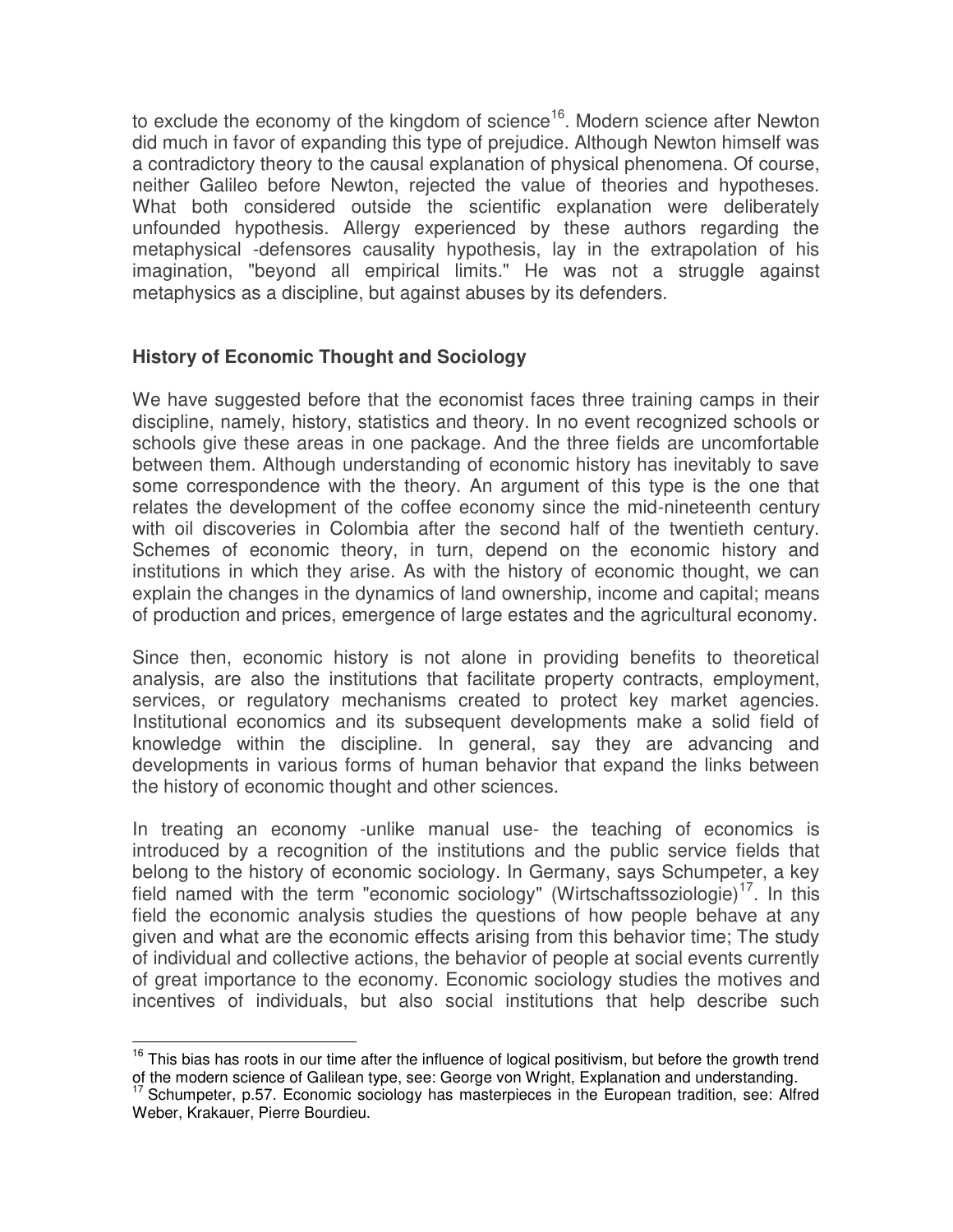behavior. Contracts, inheritances, negotiations, property, transactions, etc.. These economic developments are relevant to the history of economic thought, but their differences are not always clear in the authors we study.

## **History of Economic Thought and Political Economy**

The economy considered social science is then the result of adding historical, statistical and theoretical techniques that are incorporated into studies in schools of higher education. The recognition given to the economy as "science", is recognized condition by the research community; at least from the great treatise A. Marshall, in 1890, in the United States tradition. Although for much of the nineteenth century, the term used was "political economy".

We add two cases of relative importance. First, "political economy" means different things between the authors, and in some cases the assignment of the term called general economic theory. Until the early XVI century meant "pure economics". At present some ambiguity remains in the uses of the concept, but is important to note the scope and methods used to understand political economy, specifying each author or trend the features you want to emphasize. Taking into account this recommendation is key to avoiding misunderstandings.

Second, since economics was baptized with the name of political economy, Adam Smith, was predominantly considered as a science devoted to the state's economy. And not exactly in the sense given by the Greeks to Polis, public behavior of an economic nature. According to Schumpeter, "this conception implied a too narrow version of the scope of the economy". The critique of this forecast the economy to achieve corporate and business research, the author expresses in these terms: "well exaggerating (A. Smith-not mentioned in the quote) the distinction, largely empty and meaningless, between the economy and what today is called business economics" [Business economics] <sup>18</sup>.

Because we do not explicitly distinguish between these two notions of the economy, since all major analytical tools for studying the behavior of firms, companies or corporations, enter the economy in the same way that the behavior of states, and that the first be added as part of the history of economics in general. And not its opposite, namely, the history of economic thought in times past or present, can not be reduced to a history of the industry or factories. In any case, the term economy policy conserves significant force must review the content.

Some economists during the first half of the twentieth century thought that the economy was too empty of empirical content, if not take into account that the results could be applied to solve practical problems. Moreover, they believed that the economy could not confront the issues of the day without appealing to the

 $\overline{a}$ <sup>18</sup> Schumpeter, Ibíd., p.58.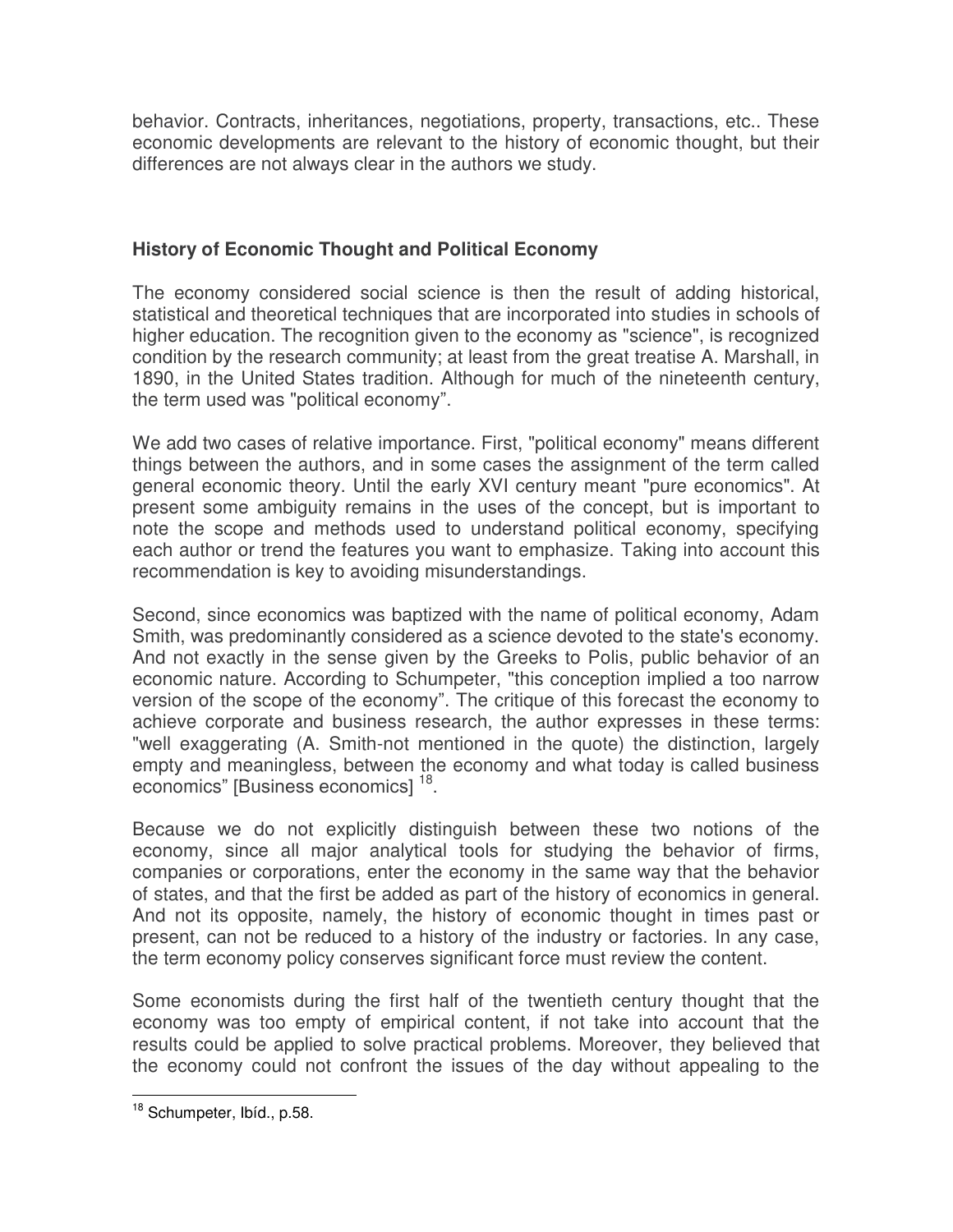framework of political history. They demanded a contextualized economy. This thinking became generalized so that the work of improvement of the theoretical instruments was underestimated. According to Schumpeter, it was "an expression of the inability to perceive the inexorable need for skilled labor" (p.58).

In contrast to the above, an economy that includes a proper analysis of government policies, political parties, pressure groups and the public agenda, more meant for beginners may have. The coordinated management of different disciplines and their relations in a broader theoretical framework, it may be less easy. Schumpeter invoked the doctrine in the writings of Karl Marx, an illustration: "Sometimes it is presented with the name of political economy, an economy of this type. Adding economic sociology, partially recognize the truth that appears in this program. "

The political economy in this sense suggests a broader understanding of the term, namely, a discussion of the systems of political economy throughout its history. Approach implies a specific relationship with our idea of "economic thought". In short, the unit of arguments to support the importance of history in economics, is complementary to the comprehensive unit having Schumpeter on Economic History and History of Economic Analysis.

Recognizing this difference means integrating undoubtedly also recognize the genius of the author.

#### **Conclusions**

Since Joseph. A. Schumpeter wrote these comments on the History of Economic Analysis , the research and teaching of the economy have increased, as well as the specialty division. Own conception inherited by education professionals in the area, has acquired very extensive features. With the development of fields such as "experimental economics" and the growing demand for consultants associated with public policy or private banking sectors, the history of economic thought facing new challenges. Many economics curricula at universities in Latin America, seem to respond stout-in model of courses and seminars designed for American higher education.

When you begin your studies those entering economy take courses general. History of economic thought, economic mathematics, statistics, microeconomics, economic theory (introduction). All these courses make conventional part of the socalled general economy. Every body is separated by the relative autonomy of professors who teach courses. In support of this general introduction, we can say that the introductory courses retain a "family". Then there are courses in financial analysis, econometrics, macroeconomics, monetary and fiscal policy, foreign trade, and in some schools, students are seminars on international relations, business management, project design, and so on. The management-oriented courses have been gradually relegated to a small population-what meaning a mistake or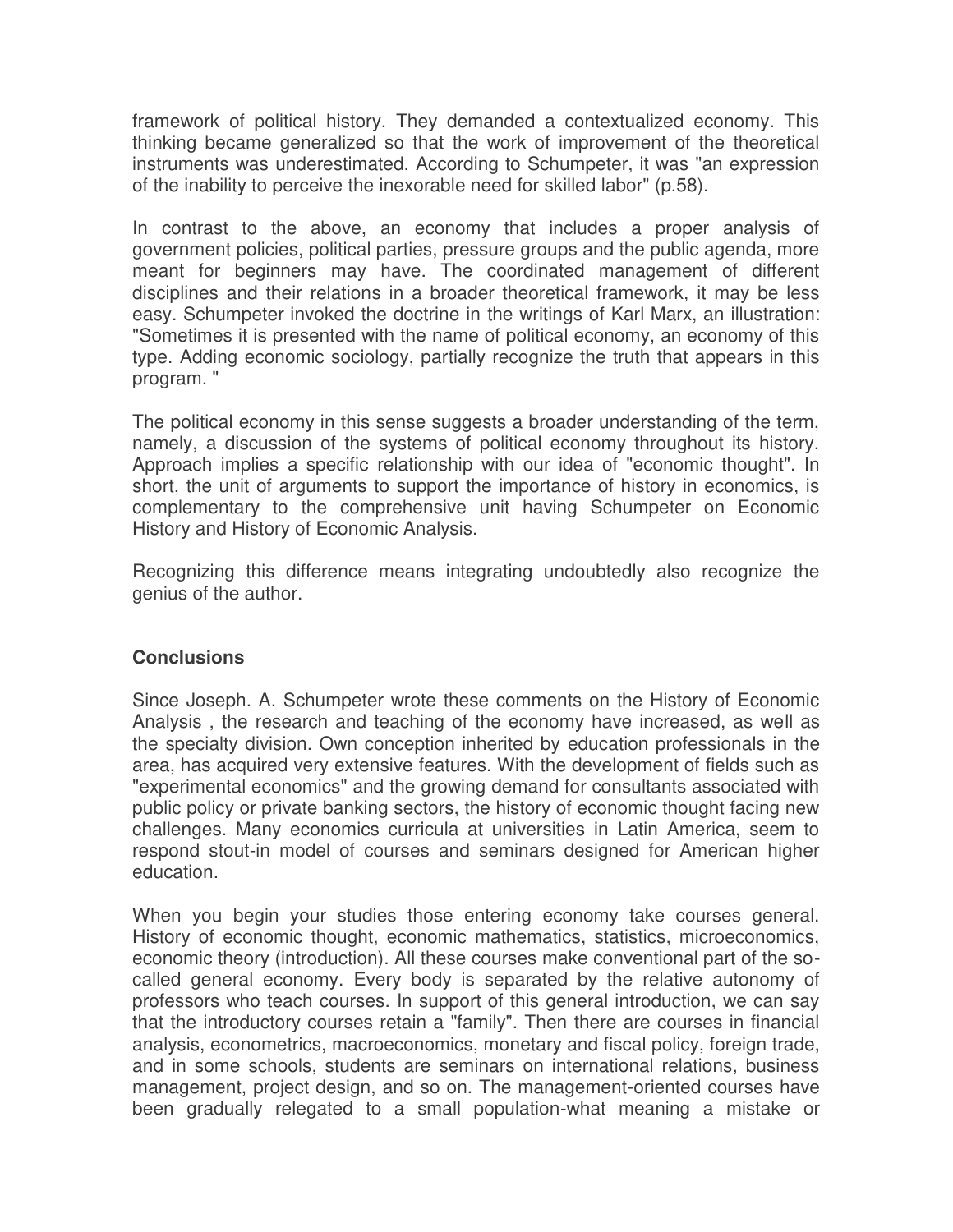incorporated into graduate programs in business and enterprise. For this specific demand universities have been created for the sole purpose of preparing market professionals. Economics faculties constituted by the received view have given in this field; so that the few courses devoted to these areas are isolated from the overall program.

A group of complementary seminars whose contents can respond to classical themes such as public economics, agricultural economics, labor, transport and services, economic law, tax savings, institutional and neo-institutional economics, social security, state theory appears in the curriculum etc. In some schools a group of courses on comparative economics, Marxism, spatial geography, economic demography is introduced. Using the metaphor of the traveler, the number of passengers occupying that we have described as a bus, would increase significantly if we added the subdivisions between the various integrated curricula chairs. The list we have summarized, can emphasize any case at least three findings related to the subject of this article.

First: there is no order or stay in the accumulation of courses offered in the curriculum in economics. Neither there are substantive differences in methodologies to teach. Matters arise and dissipate, increasing its offer or diminish its importance depending on the distribution of teachers, teaching methods or level of educational requirement. In favor of this broader picture, that plays the same is true in almost all parts of the world. There is no uniformity to establish a single curriculum, which is good; but there is much diversity of programs, which is bad. And so there would be, say, if we conceive of the economy as an evolving science.

Second, these applied fields of specialization are mixtures of facts related to the four divisions established in the type of Schumpeter techniques. The combinations of courses and introductory seminars or specific lectures, differ little in many cases, because the instruments are mathematical or statistical modeling used in very specific fields of economics. Or because these quantitative methods are unnecessary to raise problems. Instead, in addressing economic issues is vital to pay attention to their historical perspective. Combinatorial courses and seminars also differ in another respect. Specialists in some fields have, however, a basicindividual or group-preparation varies fundamental areas; why mixed analysis techniques according to the subject at hand, regardless of their specialty. You have to understand this issue to realize why the economy has particular characteristics. In principle, it is necessary to emphasize the mutual dependence between the applied fields of economics and fundamental theoretical principles.

Third, the supposed separation between experimental economics (if necessary) and theoretical economics, it is in appearance. Actually, what happens to the "experiments" laboratory, is that their accumulation over time demands a general explanation. Or, expressed in terms of the received view, individual cases have value when they are reinforced by testable hypotheses. However, it also has its opposite value in economics, namely the detailed log of events and data differentiates and compare the general ideas. The modern industrial economy is an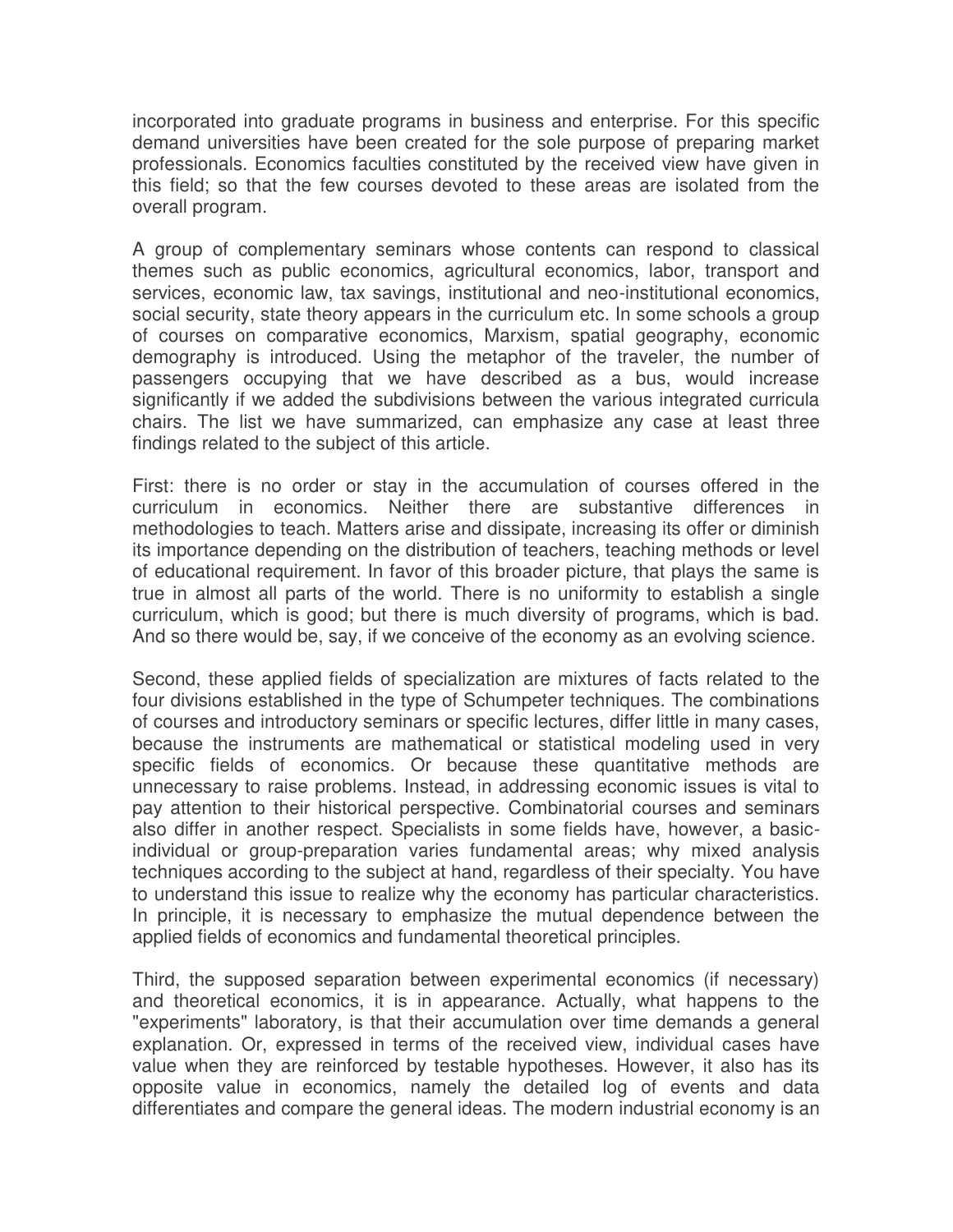example. Before we look at the importance of institutions for the proper functioning of businesses, the basic measure of efficiency passed through the theory of prices. Until the transaction costs are introduced, then the records accumulated facts could be read differently, but this time the genius named Ronald Coase.

#### **Bibliography**

Schumpeter, J.A., 1925. Oude en nieuwe bankpolitiek. Economisch-Statistische Berichten 10, pp. 552–524, 574–577, 600–601 (Engl. trans.in Schumpeter's in the History of ideas, edited by Y. Shionoya and M.Perlamn, University of Michigan Press, Ann Arbor, 1994).

Schumpeter, J.A., 1946. The decade of the twenties. American EconomicReview, 1-10 (Reprinted in: J. A. Schumpeter, (1951), Essays of J.A.Schumpeter, edited by R.V. Clemence, Addison-Wesley, CambridgeMa., 1951, 206-15).

Schumpeter, J.A., 1954. In: Schumpeter, E.B. (Ed.), History of EconomicAnalysis. Oxford University Press, New York.

Hayek, F. *The Constitution of the Liberty*, Chicago, University Press, 1960.

K. T. Rammohan: Economic History as Human Science, Economic and Political Weekly, Vol. 40, No. 26 (Jun. 25 - Jul. 1, 2005), pp. 2859-2863. Joseph Alois Schumpeter

Herbert Kisch, Schumpeter, Journal of Economic Issues, Vol. 13, No. 1 (Mar., 1979), pp. 141-157.

Richard Swedberg, Schumpeter´r Vision Socioeconomics, Journal of Socio-Economics, Volume 24, No. 4, pp. 52.5-544.

McCraw, T., 2007. Prophet of Innovation – Joseph Schumpeter and Creative Destruction. Harvard University Press, Cambridge, MA.

Yuichi Shionoya; Mark Perlman (editors). Schumpeter in the History of Ideas. University of Michigan Press. 1994. 135pp. Conference papers, International Schumpeter Society, Kyoto, August 1992.

Ludwig Wittgenstein, Philosophische Untersuchungen (1953); *Philosophical Investigations*, translated by G.E.M. Anscombe (1953)

Hodgson, G. *How economics forgot history: the problem of historical specificity in social science*. London: Routledge, 2001.

Fleck, L. *Génesis y desarrollo de un hecho científico*, Alianza Universidad, 1989.

Strauss, Claude Levi. Les Structures élémentaires de la parenté (1949, The Elementary Structures of Kinship, ed. \*Rodney Needham, trans. J. H. Bell, J. R. von Sturmer, and Rodney Needham, 1969

Kahneman, D., Tversky, A., 1979. Prospect theory: an analysis of decisión under risk. *Econometrica*. 47, 263\_291.

Taleb, Nassim*, The Black Swan: The Impact of the Highly Improbable*. New York: Random House and Penguin. 2007/2010

Robinson, Joan. *Economic Heresies: Some Old-fashioned Questions in Economic Theory.* London: Macmillan, 1971.